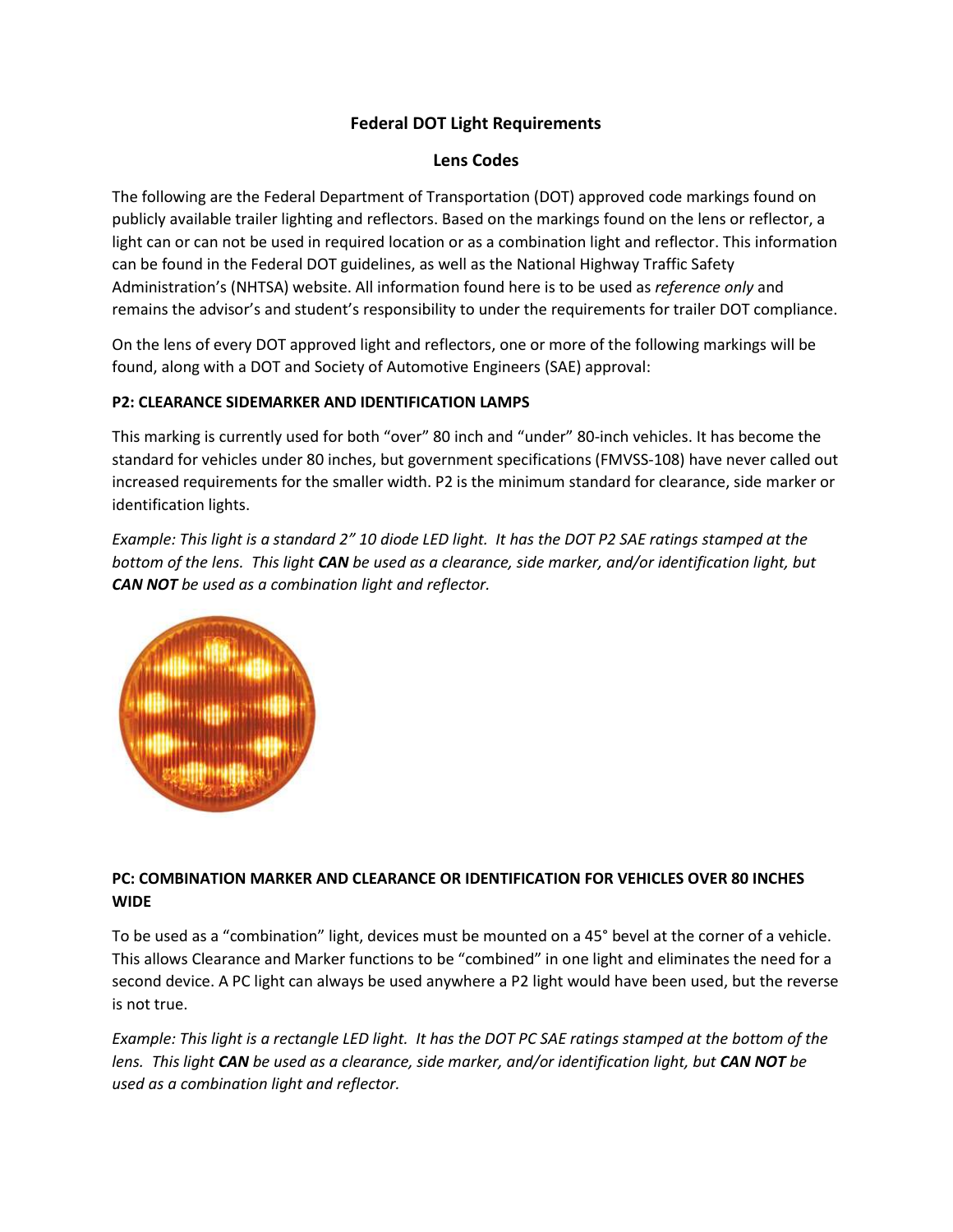

#### **P3: CLEARANCE, SIDEMARKER OR IDENTIFICATION LIGHTS FOR USE ON VEHICLES OVER 80 INCHES WIDE**

A P3 designated lamp has wider light outputs than a P2 rated lamp. It is legal wherever a P2 light would be used. Because the federal regulations (FMVSS-108) has yet to adopt P3, many manufacturers have not made lights to meet the standard.

*Example: This light is a standard .750" "bullet" light. It has the DOT P2 SAE ratings stamped at the bottom of the lens. This light CAN be used as a clearance, side marker, and/or identification light, but CAN NOT be used as a combination light and reflector.*



#### **PC2/P2P3: COMBINATION MARKER AND CLEARANCE OR IDENTIFICATION LIGHTS USED ON A VEHICLE OVER 80 INCHES WIDE**

PC2/P2P3 Lamps meet an increased angle output and are designed as combination lamps. When used as combination lamps, they must be mounted on a 45° beveled corner. Because the federal regulations (FMVSS-108) have yet to adopt P3, many manufacturers have not made lights to meet the standard.

*Example: This light is a standard 2" LED light. It has the DOT P2P3 SAE ratings stamped at the bottom of the lens. This light CAN be used as a clearance, side marker, and/or identification light, but CAN NOT be used as a combination light and reflector.*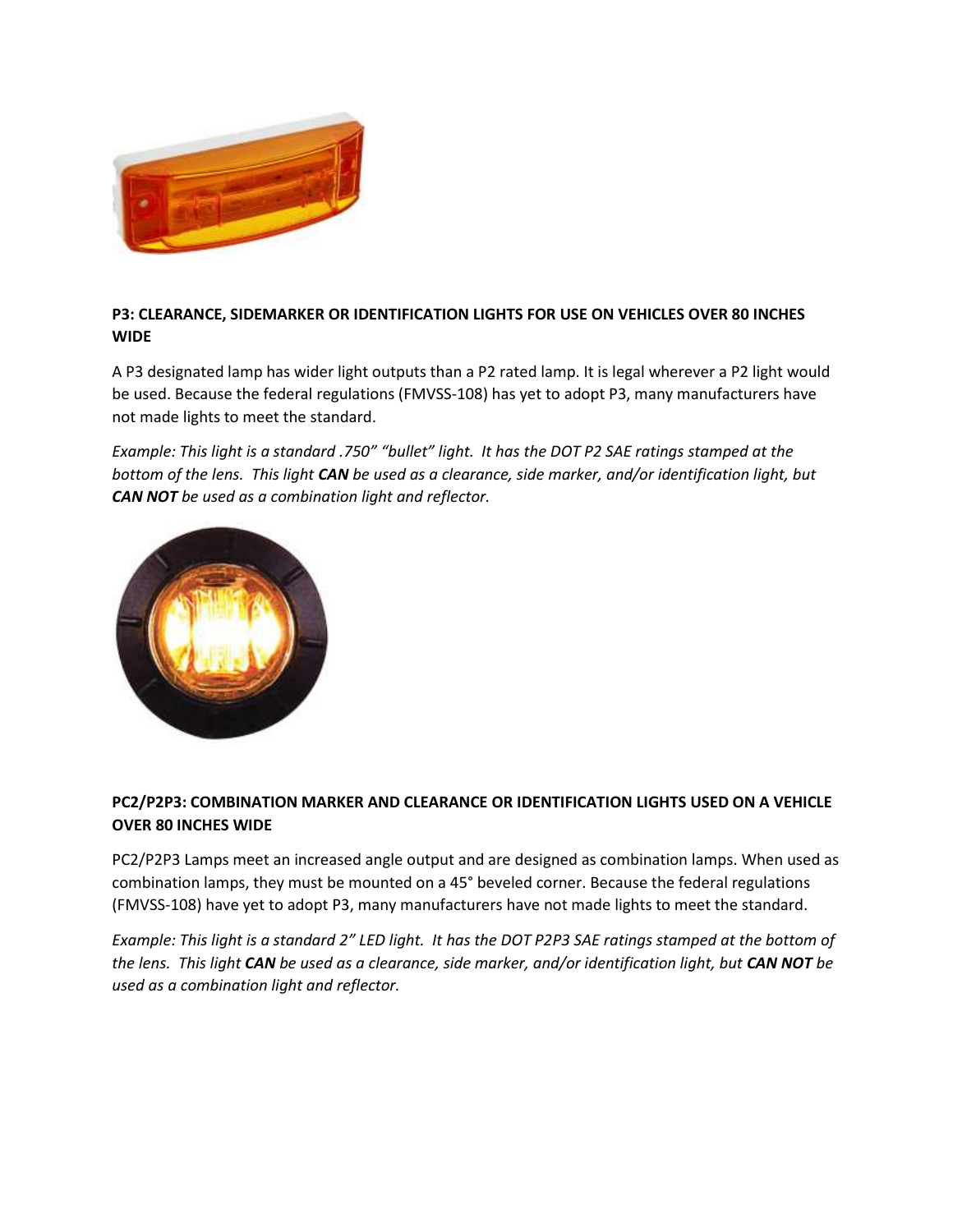

#### **A: Reflex Reflector-** *ALL LIGHTS USED AS COMBINATION LIGHTS AND REFLECTORS MUST HAVE AN "A" RATING.*

Based on the DOT, NHTSA, and Society of Automotive Engineers reflex reflectors have the characteristic of returning a substantial fraction of the incident light toward the source from which it originates regardless of the incident angle.

A reflector shall be:

- (1) mounted at a height from 15 to 60 inches; and
- (2) visible at night at all distances:
- (A) from 100 to 600 feet when directly in front of lawful lower beams of headlamps.

(B) from 100 to 350 feet when directly in front of lawful upper beams of headlamps if the vehicle was manufactured or assembled before January 1, 1972.

*Example: This light is a standard 2" LED light. It has the DOT AP2 SAE ratings stamped at the bottom of the lens. This light CAN be used as a clearance, side marker, and/or identification light, and CAN be used as a combination light and reflector.*

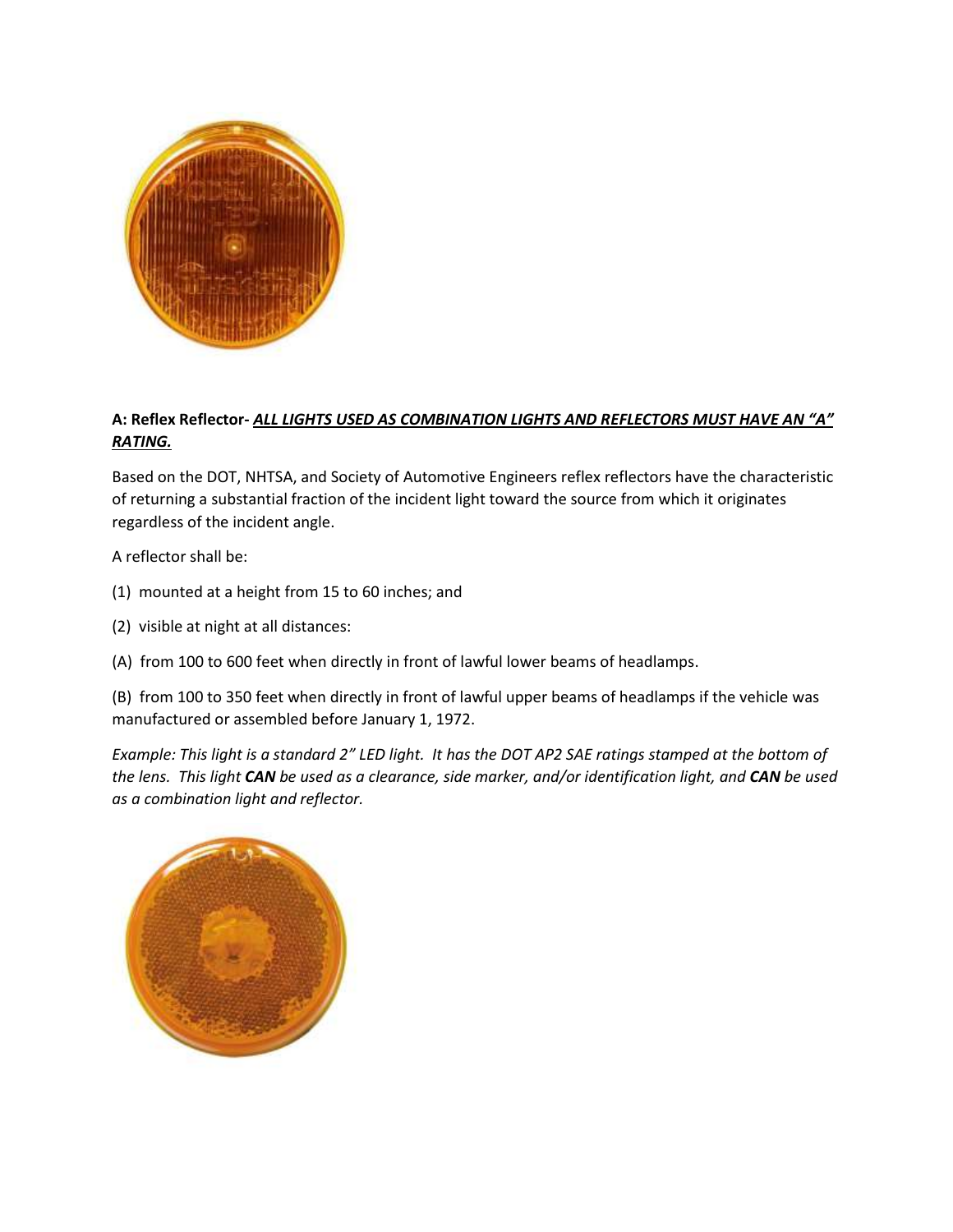#### **Stop, Turn, Taillight Requirements**

The T, S, and I markings are used in conjunction with the DOT, P, A, and SAE ratings to signify approval to be used as a Stop, Turn, and/or Taillight. The light *MUST* has the "A" rating to be used as combination light and reflector for the rear facing lights. The following requirements are taken from the Texas Transportation Code (TTC) Subchapter E: General Lights Requirements for Vehicles, sections 547.322- 547.325. There are slight variations from the TTC to the Federal DOT and NHSTA codes, the information listed below has been modified to fit all required regulations.

**I: Turn-** Light displayed must be red or amber in color. Indicate the vehicle is braking. The I lens code must be present to use as a turn light. A turn signal lamp must be visible in normal sunlight at a distance of:

(1) at least 500 feet from the front and rear of the vehicle if the vehicle is at least 80 inches wide; and

(2) at least 300 feet from the front and rear of the vehicle if the vehicle is less than 80 inches wide. According to the TTC.

**S: Stop-** Light displayed must be red in color when the vehicle service brake is applied and indicate the vehicle is braking. The S lens code must be present to use as a brake light. The light must be visible from 300ft away in daylight driving conditions according to the TTC.

**T: Tail-** The T lens code must be present to use as a taillight. Taillamps shall be mounted on the rear of the vehicle at a height from 15 to 72 inches; and emit a red light plainly visible at a distance of 1,000 feet from the rear of the vehicle according to the TTC.

*Example: The light below is a 4" Stop, Turn, Tail 3 wire LED light that is commonly sold for this purpose. This light DOES NOT have the proper DOT IST SAE or "A" code stamped on the lens and CAN NOT be used according to federal DOT guidelines.*



*Example: The light below is a 4" Stop, Turn, Tail 3 wire LED light that is commonly sold for this purpose. This light DOES have the proper DOT IST SAE code stamped on the lens and CAN be used as a combination Stop, Turn , Taillight, but DOES NOT have the "A" code and CAN NOT be used as a combination light and reflector, according to federal DOT guidelines.*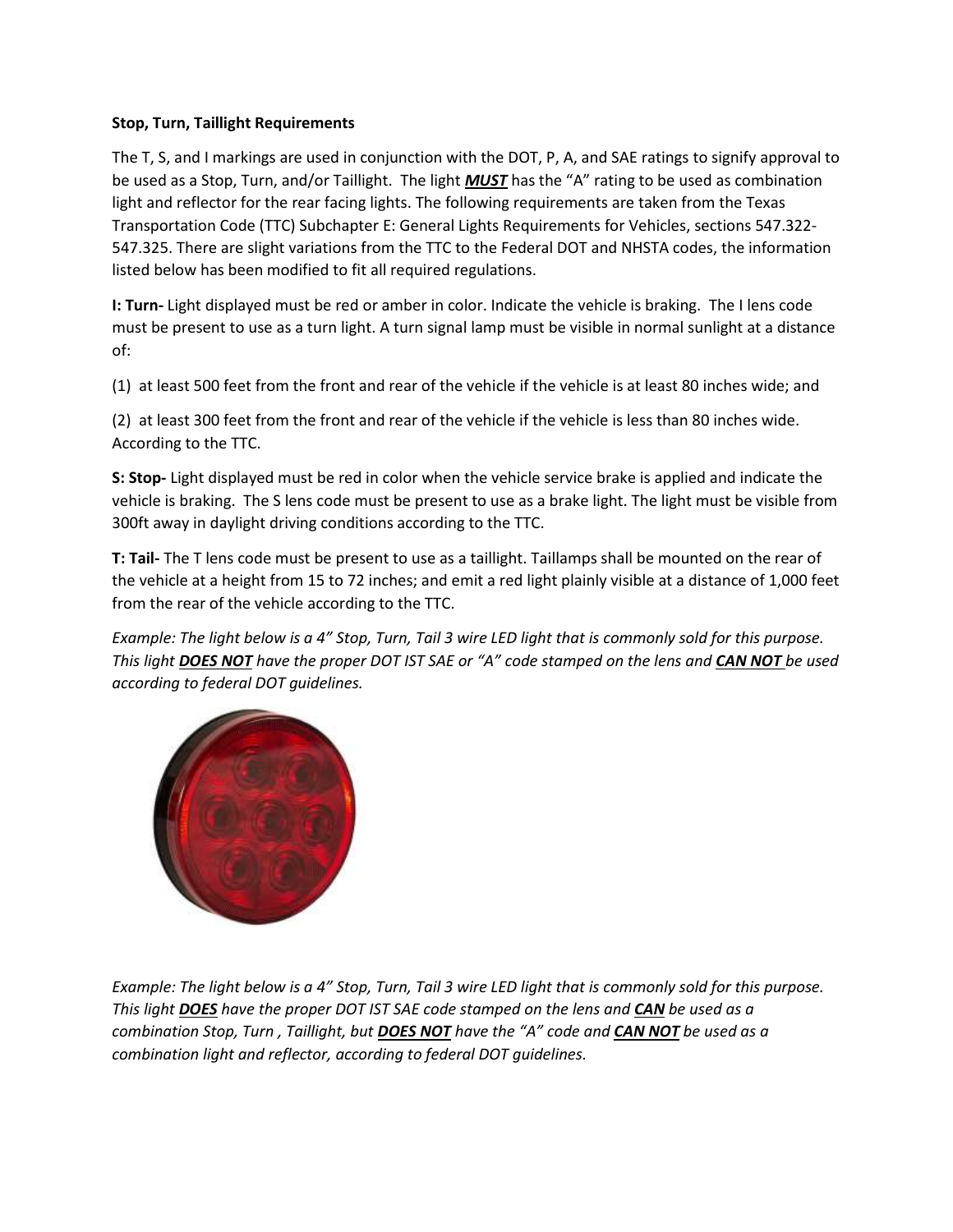

*Example: The light below is a Common Stop, Turn, Tail 3 wire LED with side rear marker light that is commonly sold for this purpose. This light DOES have the proper DOT AIST SAE code stamped on the lens and CAN be used as a combination Stop, Turn , Taillight, and DOES have the "A" code and CAN be used as a combination light and reflector, according to federal DOT guidelines.*

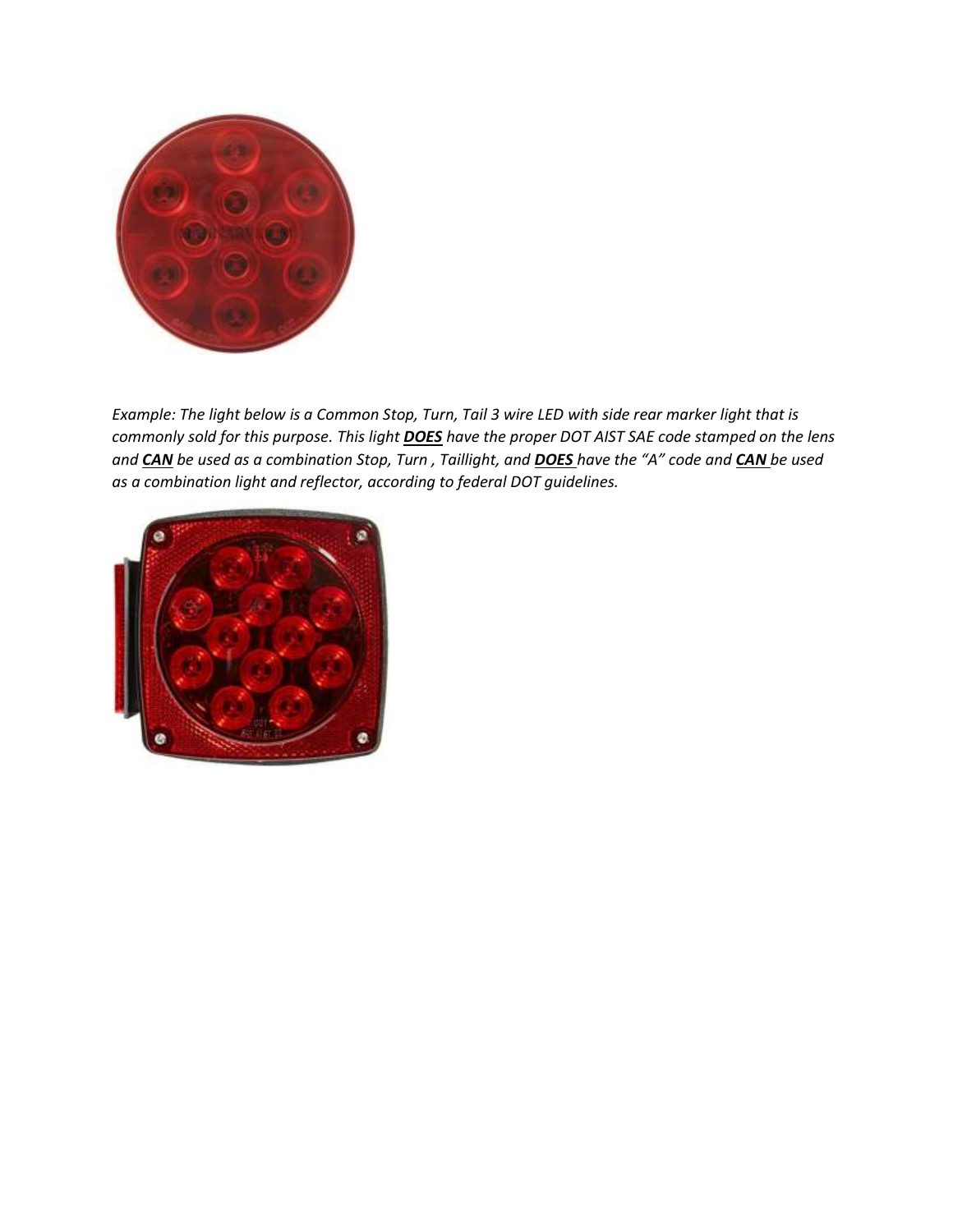# **TRAILERS:FEDERAL LIGHTING EQUIPMENT LOCATION REQUIREMENTS**

**IMPORTANT NOTE: Every lamp, reflex reflector, and conspicuity treatment (device) must be permanently attached in the location specified below and must comply with all applicable requirements prescribed for it by FMVSS/CMVSS 108. The face of any device on the front/rear and sides should be, respectively perpendicular and parallel to vehicle centerline, unless it is photometrically certified at installation angle. No part of the vehicle shall prevent any device from meeting its prescribed requirements unless an auxiliary device meeting all prescribed requirements is installed.**

**In Canada: Manufacturers and importers of vehicles must have the proper certification test records demonstrating compliance of lighting components with all prescribed requirements.**

# **BASIC EQUIPMENT REQUIRED ON ALL TRAILERS**

| <b>DESCRIPTION</b> |                                               |                      |                                          | <b>MANDATORY REQUIREMENTS</b> |              |                                                                                      |                                        |
|--------------------|-----------------------------------------------|----------------------|------------------------------------------|-------------------------------|--------------|--------------------------------------------------------------------------------------|----------------------------------------|
| Area               | Equipment                                     | (SAE Lens<br>Coding) | <b>Functional</b><br><b>Purpose</b>      | Quantity                      | <b>Color</b> | <b>Location</b>                                                                      | <b>Height</b> in<br>from the<br>ground |
| 1                  | <b>Tail Lamps</b>                             | (T)                  | Indicate vehicle's<br>presence and width | Minimum<br>$\mathfrak{D}$     | Red          | On the rear -<br>symmetrical - as<br>far apart as<br>practicable                     | $15 - 72$                              |
|                    | <b>Stop Lamps</b> $(S)$                       |                      | Indicate braking                         | Minimum<br>$\overline{2}$     | Red          | On the rear -<br>symmetrical - as<br>far apart as<br>practicable                     | $15 - 72$                              |
|                    | <b>Rear Turn</b><br><b>Signal</b><br>Lamps    | (I)                  | Indicate direction<br>of turn            | Minimum<br>$\mathfrak{D}$     |              | Red or On the rear -<br>Yellow symmetrical - as<br>far apart as<br>practicable       | $15 - 83$                              |
|                    | <b>Rear Reflex</b> $(A)$<br><b>Reflectors</b> |                      | Indicate vehicle's<br>presence and width | Minimum<br>$\overline{2}$     | Red          | On the rear -<br>symmetrical - as<br>far apart as<br>practicable-<br>facing rearward | $15 - 60$                              |
| $\mathbf{2}$       | <b>License</b><br><b>Plate</b><br>Lamp(s)     | (L)                  | Illuminates license Minimum<br>plate     | 1                             | White        | On the rear -<br>above or at the<br>sides of license<br>plate                        | No<br>requirement                      |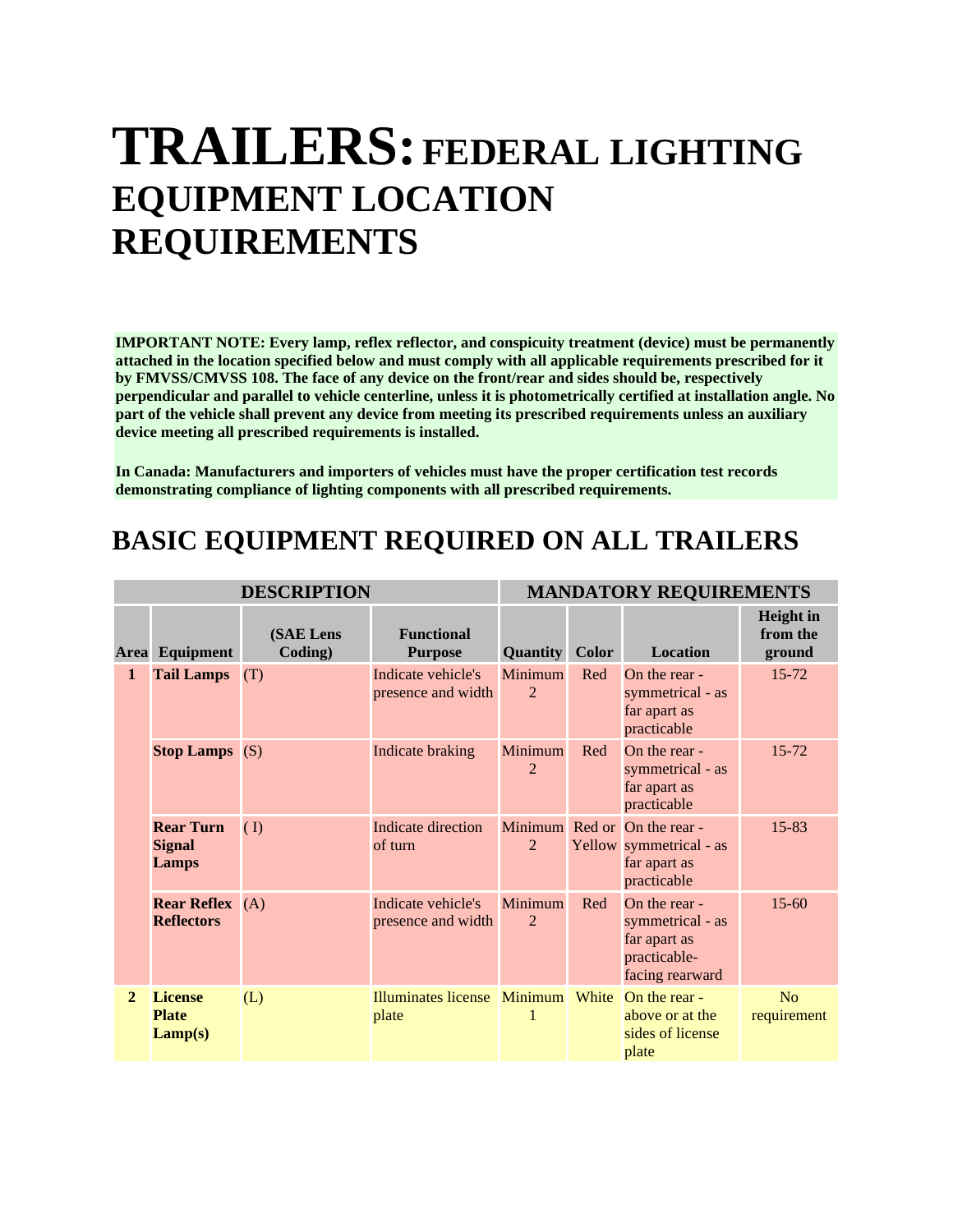| 3              | <b>Rear Side</b><br><b>Marker</b><br>Lamps              | $(P2, PC^*$ or P3,<br>$PC2*)$<br><i>*photometrically</i><br>certified at<br><i>installation</i> angle  |                                                                  | Minimum<br>$\overline{2}$ | Red | Each side at rear - 15-60". No<br>as far back as<br>practicable                            | max, for<br>vehicle under<br>80" wide |
|----------------|---------------------------------------------------------|--------------------------------------------------------------------------------------------------------|------------------------------------------------------------------|---------------------------|-----|--------------------------------------------------------------------------------------------|---------------------------------------|
|                | <b>Rear Side</b><br><b>Reflex</b><br><b>Reflectors</b>  | (A)                                                                                                    | Front and rear<br>side marker lamps<br>$\frac{1}{1}$ side reflex | Minimum<br>$\overline{2}$ | Red | Each side at rear -<br>as far back as<br>practicable facing<br>sideward                    | $15 - 60$                             |
| 4a             | <b>Front Side</b><br><b>Marker</b><br>Lamps             | $(P2, PC^*$ or P3,<br>$PC2*)$<br>* <i>photometrically</i><br>certified at<br><i>installation angle</i> | reflectors indicate<br>vehicle's presence<br>and length          | 2                         |     | Minimum Yellow Each side at front<br>- as far forward<br>as practicable                    | $15$ " minimum                        |
| 4 <sub>b</sub> | <b>Front Side</b><br><b>Reflex</b><br><b>Reflectors</b> | (A)                                                                                                    |                                                                  | 2                         |     | Minimum Yellow Each side at front<br>- as far forward<br>as practicable<br>facing sideward | $15 - 60$                             |

# **ADDITIONAL EQUIPMENT FOR TRAILERS EXCEEDING THE FOLLOWING PARAMETERS**

### **30 ft. OR LONGER**

| <b>DESCRIPTION</b> |                                                      |                       |                                        |                       | <b>MANDATORY REQUIREMENTS</b> |                                                              |                                  |  |  |
|--------------------|------------------------------------------------------|-----------------------|----------------------------------------|-----------------------|-------------------------------|--------------------------------------------------------------|----------------------------------|--|--|
|                    | <b>Area Equipment</b>                                | (SAE Lens<br>Coding)  | <b>Functional</b><br><b>Purpose</b>    | <b>Quantity Color</b> |                               | Location                                                     | Height in.<br>from the<br>ground |  |  |
| 5a                 | <b>Intermediate Side</b><br><b>Marker Lamps</b>      | $(P2 \text{ or } P3)$ | Indicate presence<br>of a long vehicle | 2                     |                               | Minimum Yellow Each side near<br>center - facing<br>sideward | 15"<br>minimum                   |  |  |
| 5 <sub>b</sub>     | <b>Intermediate Side</b><br><b>Reflex Reflectors</b> | (A)                   | Indicate presence<br>of a long vehicle | 2                     |                               | Minimum Yellow Each side near<br>center - facing<br>sideward | $15 - 60$                        |  |  |

### **80 in. OR WIDER**

| <b>DESCRIPTION</b> |                                                                                      |                                                                                          |                                                   | <b>MANDATORY REQUIREMENTS</b> |     |                                                                                                             |                                                               |
|--------------------|--------------------------------------------------------------------------------------|------------------------------------------------------------------------------------------|---------------------------------------------------|-------------------------------|-----|-------------------------------------------------------------------------------------------------------------|---------------------------------------------------------------|
|                    | (SAE Lens<br><b>Functional</b><br><b>Area Equipment</b><br>Coding)<br><b>Purpose</b> |                                                                                          |                                                   | <b>Quantity Color</b>         |     | Location                                                                                                    | Height                                                        |
|                    | <b>Rear</b><br><b>Clearance</b><br>Lamps                                             | $(P2, PC^*$ or P3,<br>$PC2*)$<br>* photometrically<br>certified at<br>installation angle | <b>Show</b><br>vehicle's<br>width -<br>MAY NOT be | Minimum                       | Red | At widest point -<br>symmetrical - on<br>the rear or near the be lower only if<br>rear - facing<br>rearward | As high as<br>practicable - may<br>ID lamps are at<br>the top |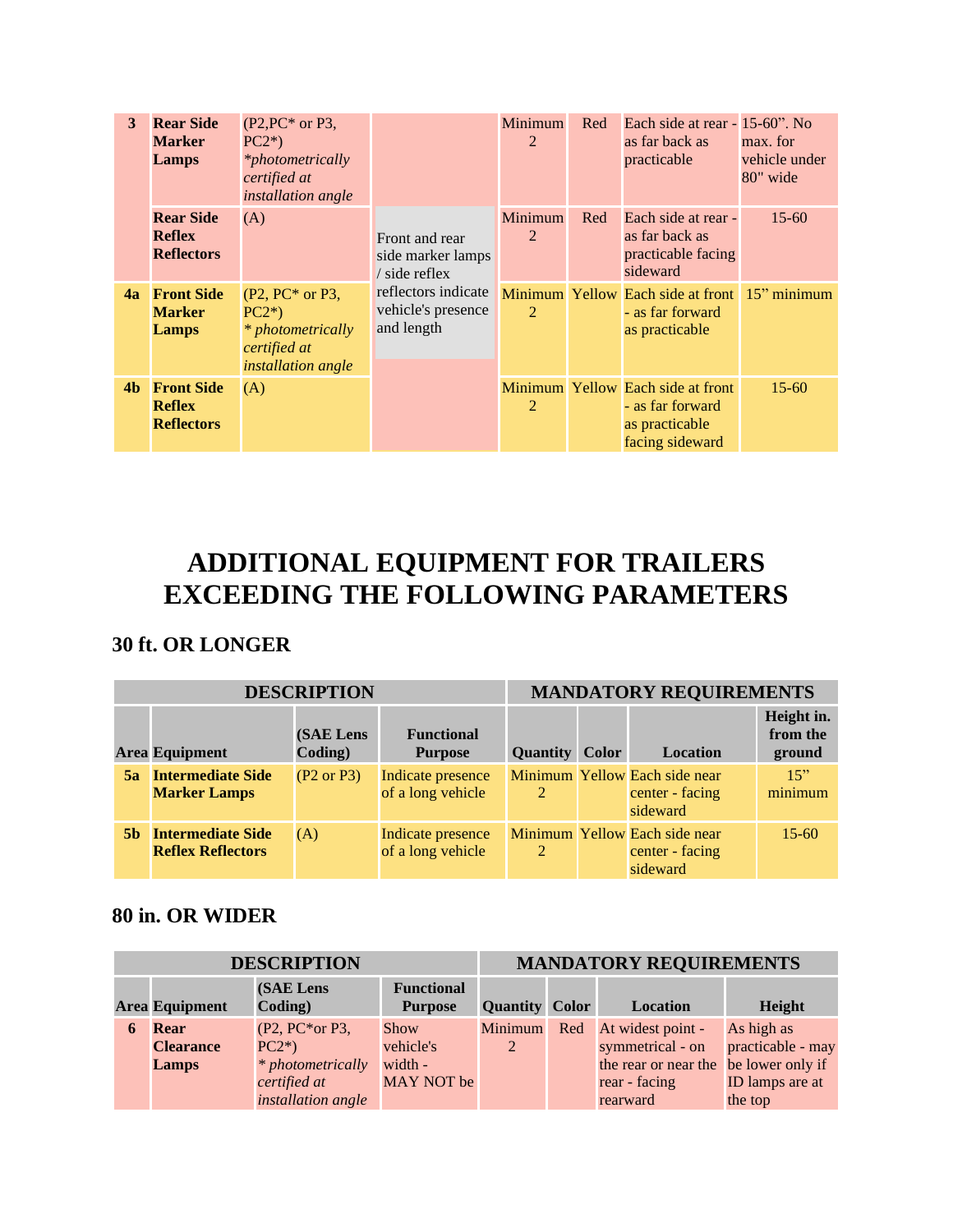|   |                                           |                                                                                        | combined<br>with tail lamps               |                |     |                                                                                                           |                           |
|---|-------------------------------------------|----------------------------------------------------------------------------------------|-------------------------------------------|----------------|-----|-----------------------------------------------------------------------------------------------------------|---------------------------|
|   | Rear<br><b>Identification</b><br>Lamps    | $(P2 \text{ or } P3)$                                                                  | Indicate<br>presence of a<br>wide vehicle | Exactly 3      | Red | On the rear -<br>center, facing<br>rearward -<br>horizontally spaced<br>$6$ in. to 12 in. apart           | as high as<br>practicable |
| 8 | <b>Front</b><br><b>Clearance</b><br>Lamps | $(P2, PC*or P3,$<br>$PC2^*$<br>* photometrically<br>certified at<br>installation angle | <b>Show</b><br>vehicle's<br>width         | $\overline{2}$ |     | Minimum Yellow At widest point -<br>symmetrical - as<br>far forward as<br>practicable - facing<br>forward | As high as<br>practicable |

### **80 in. OR WIDER** *AND* **GVWR 10,000 lb. OR MORE**

| <b>DESCRIPTION</b> |                                                    | <b>MANDATORY REQUIREMENTS</b>                                     |                                                           |              |                                                                                                                                                                                                                                                                    |                                                                                                                           |                                                                                                  |  |
|--------------------|----------------------------------------------------|-------------------------------------------------------------------|-----------------------------------------------------------|--------------|--------------------------------------------------------------------------------------------------------------------------------------------------------------------------------------------------------------------------------------------------------------------|---------------------------------------------------------------------------------------------------------------------------|--------------------------------------------------------------------------------------------------|--|
| Area               | Conspicuity<br><b>Treatment</b>                    | <b>DOT</b><br>Coding                                              | Quantity                                                  | <b>Color</b> | Location                                                                                                                                                                                                                                                           | Height                                                                                                                    | <b>OPTIONS</b>                                                                                   |  |
| 9                  | <b>Rear Upper</b><br><b>Body</b><br><b>Marking</b> |                                                                   | Exactly<br>2 pairs of<br>300 <sub>mm</sub><br>long strips | White        | On the rear upper<br>corners - facing<br>rearward                                                                                                                                                                                                                  | At the top                                                                                                                | Reflex reflectors<br>may not be<br>required if they<br>are replaced, in<br>their required        |  |
| 10                 | <b>Bumper Bar</b><br><b>Marking</b>                |                                                                   | Continuous                                                | Red/White    | On the rear bumper No requirement<br>bar's horizontal<br>element - full width<br>- facing rearward                                                                                                                                                                 |                                                                                                                           |                                                                                                  |  |
| 11                 | <b>Rear Lower</b><br><b>Body</b><br><b>Marking</b> | DOT-<br>C,<br>DOT-<br>C <sub>2</sub><br>DOT-<br>$C3$ , or<br>DOT- |                                                           | options      | Continuous Red/White see On the rear - full<br>width of the<br>vehicle - facing<br>rearward                                                                                                                                                                        | As horizontal as<br>practicable and<br>as close as<br>practicable to<br>the range of 375<br>to 1525 mm<br>from the ground | location, with<br>conspicuity<br>treatment<br>Rear lower body<br>and side                        |  |
| 12                 | <b>Side Marking</b>                                | C <sub>4</sub>                                                    |                                                           | options      | see location Red/White see Each side - facing<br>sideward -<br>continuous, or<br>evenly spaced over practicable to<br>minimum of 50%<br>of length, starts and to 1525 mm<br>ends as close to the from the ground<br>front and rear or<br>vehicle as<br>practicable | As horizontal as<br>practicable and<br>as close as<br>the range of 375                                                    | conspicuity<br>treatment may<br>also be solid<br>white, solid<br>yellow, or white<br>and yellow. |  |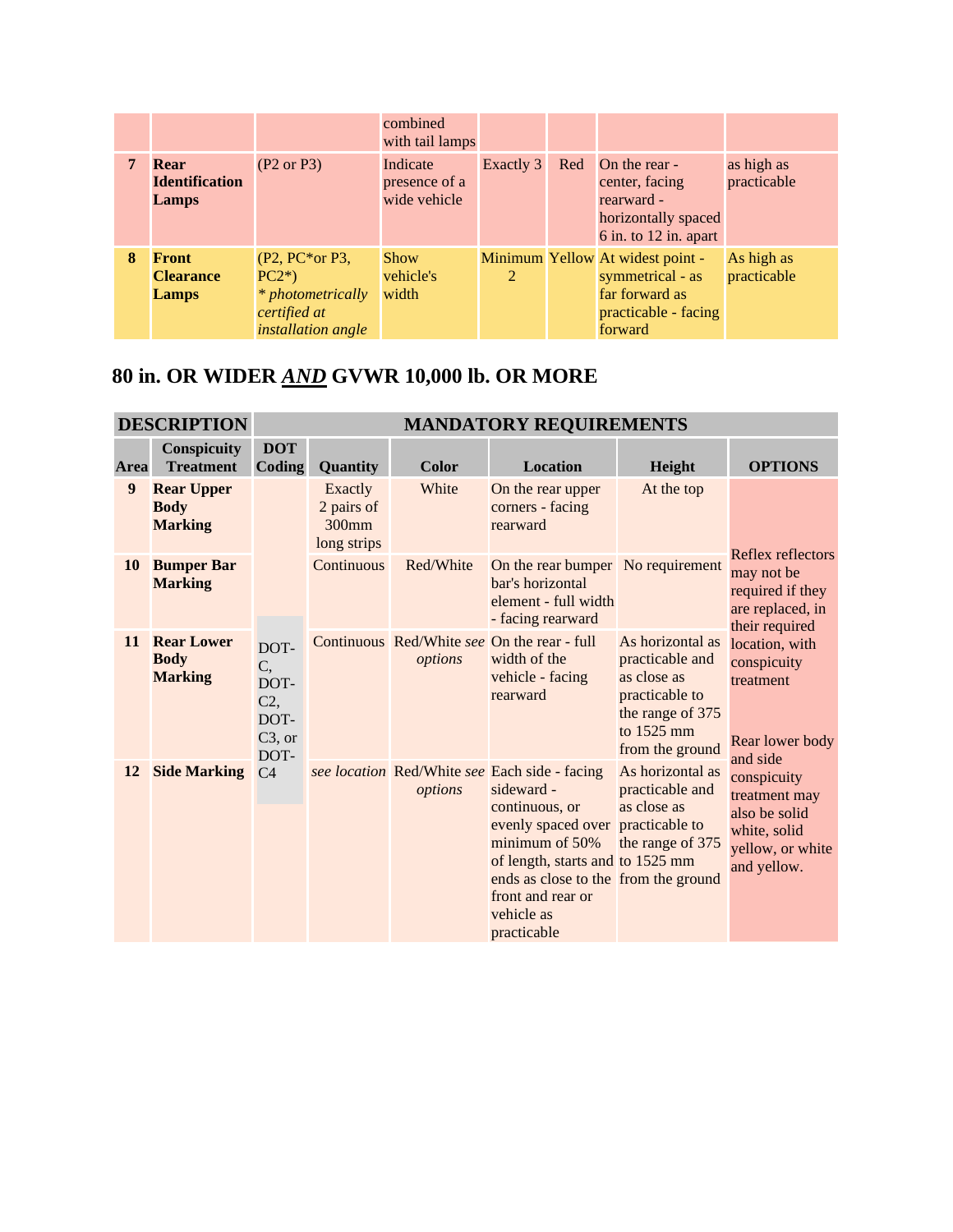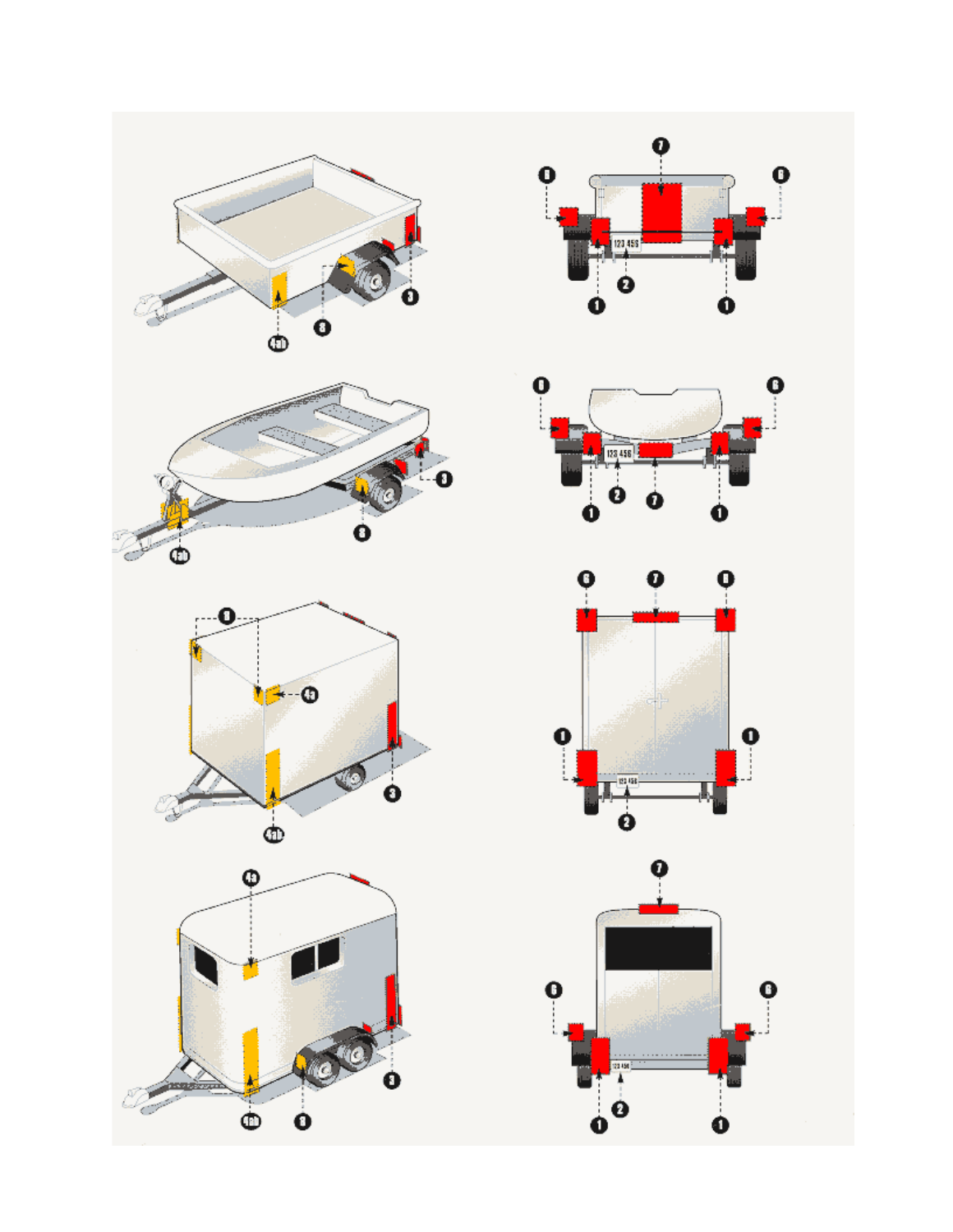